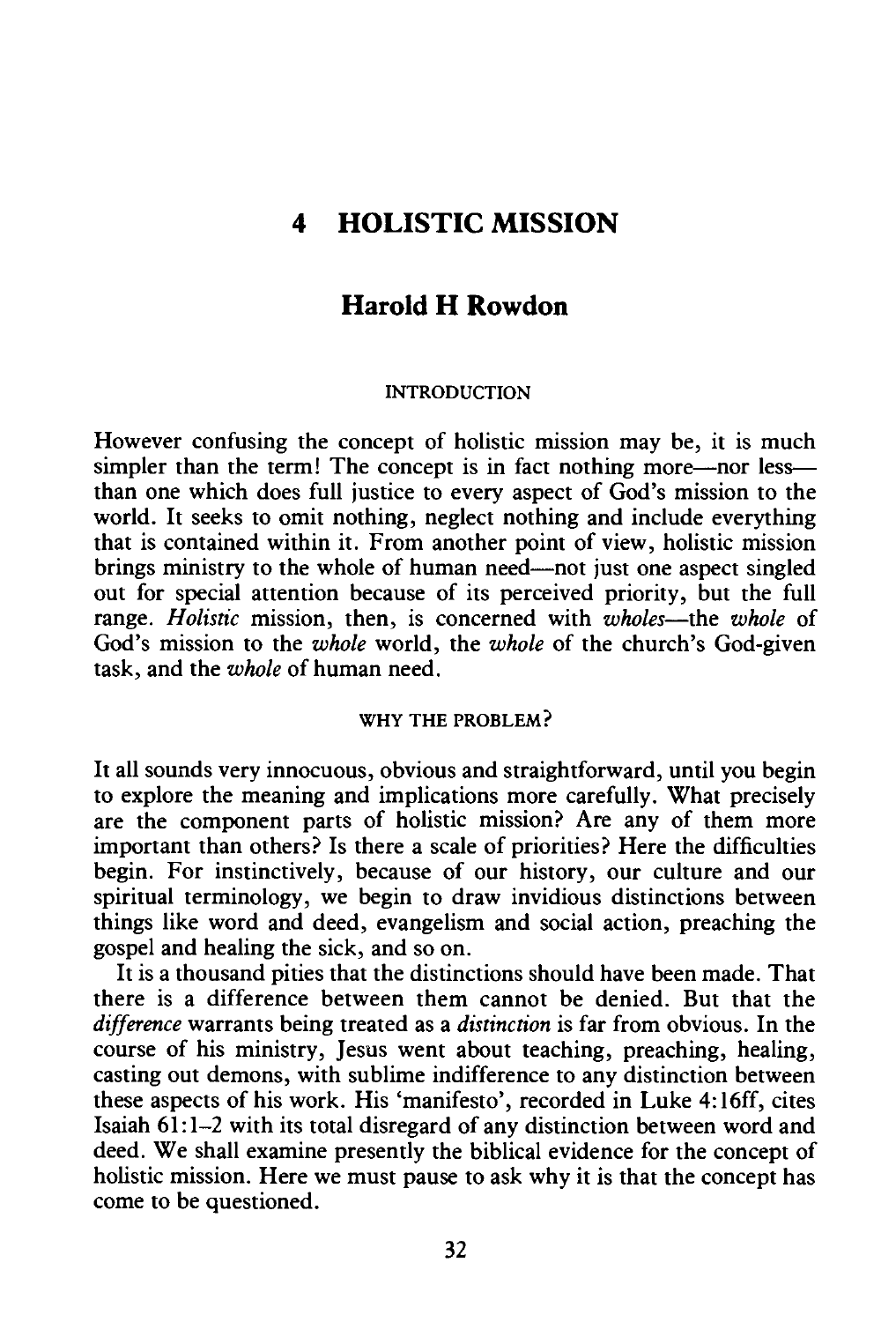One underlying reason may well be the Greek roots of our modern culture. Greek thought drew a sharp contrast between thought and word on the one hand, and deed and action on the other. The former was seen as superior to the latter, an activity characteristic of man, civilized man, cultured man. The latter was appropriate only for slaves-men hardly fit to be regarded as men. Behind this distinction lay the more profoundbut equally perverse—one between the spiritual and the material. The world of the spirit is 'real', pure and noble: the world of matter is transient, degrading and ignoble.

All of this was entirely foreign to the Hebrew approach to reality which colours not only the Old Testament but also the New. The God who is spirit is perfectly prepared to soil his hands (if I may slip for a moment into the Greek way of thinking by using such a phrase) by creating a material world. More of this anon, but the point to be made now is the extrabiblical source of the distinction between word and deed.

Then there is the influence of the dreaded 'social gospel'. This latenineteenth and early-twentieth century phenomenon began by realistically facing up to the social and economic needs of victims of modern industrialization and urbanization in the name of Christ. Some of its exponents ended up, however, by giving the impression that the *sole*  mission of the church is to relieve human need at the physical and material level. Not surprisingly—human nature being what it is—this gross overstatement was countered by another: that the relief of human needs of this kind has nothing whatever to do with the mission entrusted by God to the church. More recently, we have seen a recrudescence of the social gospel emphasis in the form of views to the effect that God is at work today simply and solely in the advance of social justice—the so-called political theology which takes a variety of forms and has been widely influential. So, if you want to discredit some social activity in the church or its ministry, all you have to do is to declare that it smacks of the social gospel!

Mention must also be made in this connection of dispensational theology as a generator of the distinction between gospel preaching and social action. The dispensationalist interpretation of scripture which was virtually originated and widely disseminated by Darby and other Brethren came into vogue as a reaction not only against social gospel theories but also the developments in biblical criticism during the nineteenth- and early-twentieth centuries which so seriously undermined the authority of scripture and the credibility of the gospel. Darby consciously worked from the basis not of the Greek distinction but of the (supposed) distinction between Israel as God's *earthly* people and the church as God's *heavenly*  people. The result, however, was the same. The church's task is to proclaim the gospel of redemption from a world that is already under sentence and is hastening to judgement. Salvation is seen in spiritual terms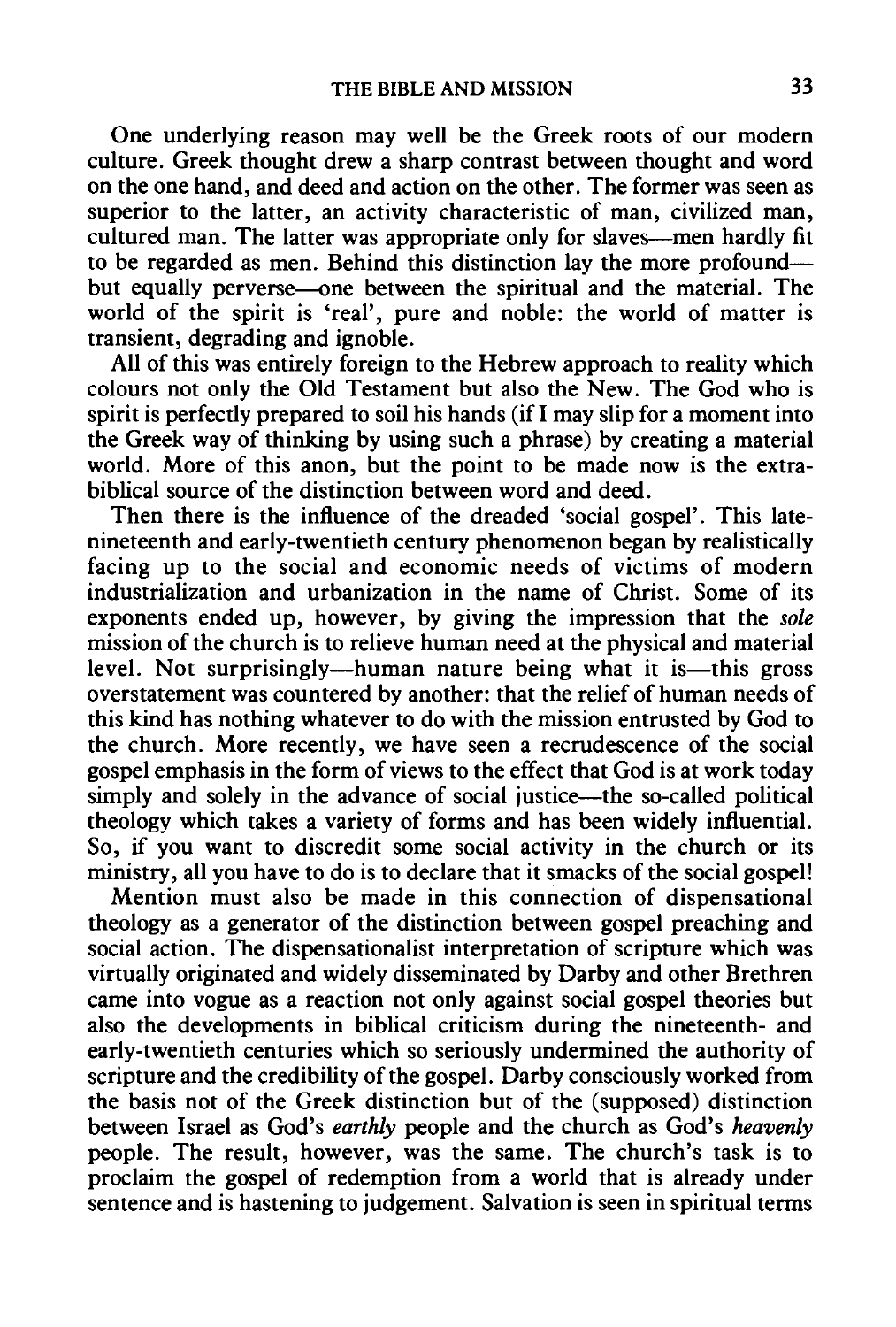### 34 INTO ALL THE WORLD

only. There is a happy inconsistency in that material and physical needs are not in practice totally ignored, but they are regarded as secondary, incidental and relatively unimportant.

#### MA TIER AND SPIRIT

When we address the question to the Bible: 'Is it proper for Christians to serve God and their fellow men at the level of ministry to physical, emotional, psychological, social and economic needs?', the answer amounts to an overwhelming 'Yes'. The evidence is to be found in the biblical doctrines of God as creator, the nature of his providential care of his creation, the fact and implications of the Incarnation, the nature of the ministry of Jesus, the wide scope of salvation and the nature of Christian mission as displayed in the 'Great Commission' and the apostolic practice of it.

#### **Creation and providence**

As creator, God made everything that was made (Gen 2:1; Psa 104:24; John 1:3; Col 1:16; Heb 1:2). He is the source of all life, all being, all things. The Bible knows nothing of a creator like the Gnostic *demiurge*  (workman) who brought the material world into existence illadvisedly. The one true God brought into existence the whole earth and everything in it and pronounced his creation 'very good'.

It is true that the fall brought imperfection, defect and perversion into that perfect creation. But, though Satan may be described as 'the god of this age' (2 Cor 4:4), that does not mean that God has forsaken his world. He maintains it in being, retaining his sovereignty over it and caring for it in all its complexity. Psalm after psalm celebrates this fact, and Jesus restated it in oft-quoted words. Paul affirmed to the superstitious crowd at Lystra that the God who created all things had continued to provide for the material needs of his creatures (Acts 14:16-17) and to the more sophisticated audience that he addressed at Athens that in God we 'live and move and have our being' (Acts 17:28).

The point need not be laboured. God is not just a speaking God (though he *does* speak to men). He is also a creating, sustaining, ministering God who reveals his love and care in essentially practical and material ways (as well as in other ways, too).

### **Incarnation**

Another theological pointer of which we should take note is the Incarnation. The Incarnation is not the focal point of evangelical theology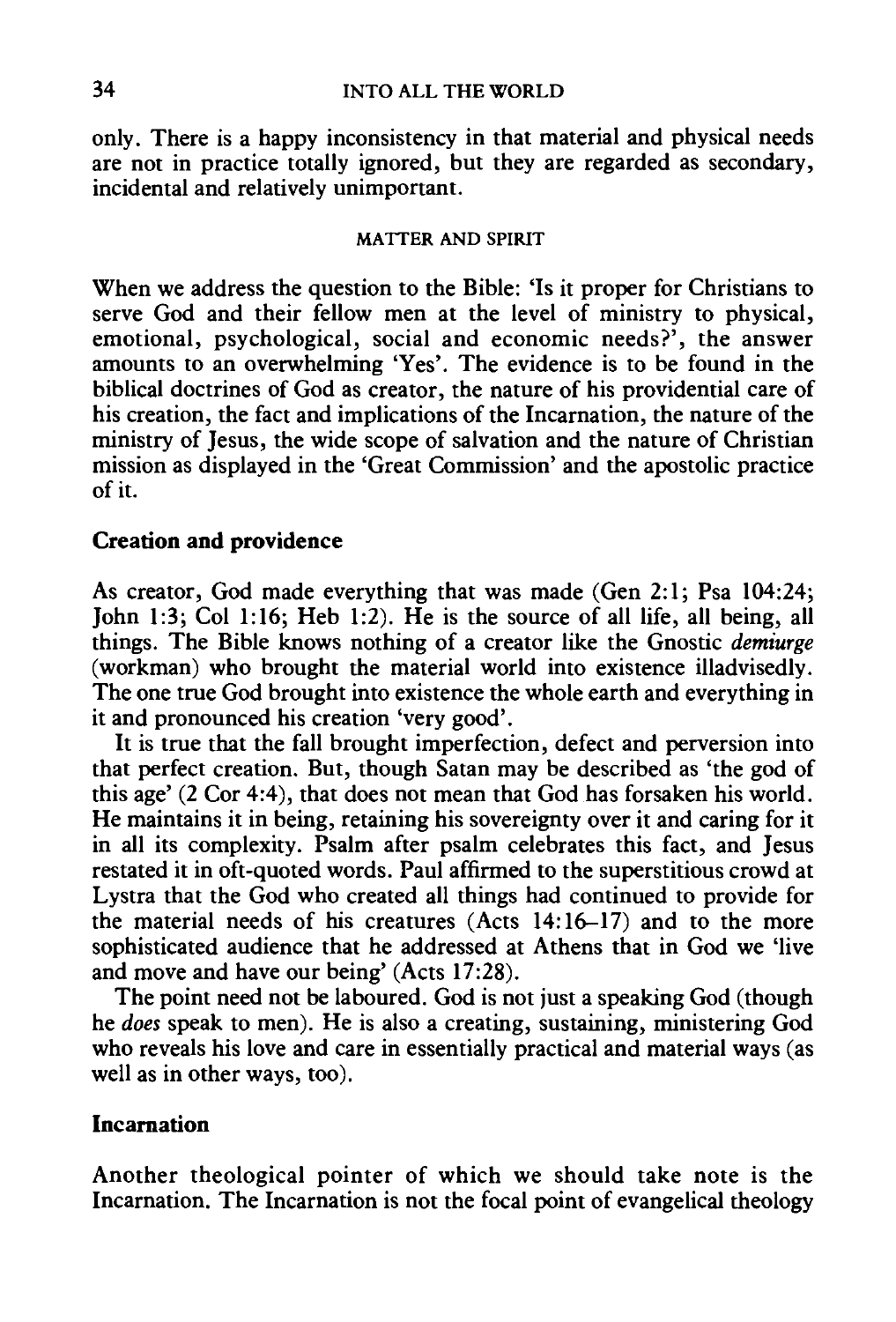in general and Brethren theology in particular. For us it is the Cross that is crucial. But we firmly believe in it, we stoutly defend it when it is under attack, and, whether we realize it or not, it is of fundamental importance to our faith. Without a real Incarnation, the Cross would have been of no avail. And the Incarnation points to a holistic view. If God had lost all interest in the material dimension of creation, then-as the secondcentury Gnostics believed-he would not have taken real humanity to himself. A phantom version would have been sufficient. But he *did*  become man-for us men, and for our salvation. Whether his conception by the Holy Spirit preserved him from involvement *infallen* humanity, or, as some would have us believe, he partook of *fallen* humanity (without at any time or in any way falling into sin himself), the point of the Incarnation is God's assumption of humanity-real, physical, material humanity-in order to redeem it.

### The ministry of Jesus

Of immense importance to our theme is the nature of the earthly ministry of Jesus. We have already alluded to this, but a little more must be said about it here. That it included deeds of mercy and acts of kindness is perfectly obvious. The gospels frequently record these acts of humble service, and it may well be significant that, when Peter summarized the ministry of Jesus to Cornelius and his household, he referred *only* to the things Jesus *did.* (Acts 10:38-39) It certainly ties in perfectly with our Lord's own summary of his mission in terms of (1) service and (2) giving his life as 'a ransom for many' (Mark 10:45).

Just as there would have been no need of a real Incarnation if God was interested only in redeeming the *spiritual* element in man (as is almost implied when we speak about 'souls' being 'saved'), so there would have been no need of a ministry devoted to meeting the human needs of men and women (or, for that matter, of teaching and preaching). After a sinless life lived in complete seclusion from the world, the atoning death which was all that mattered could have been made. *But it didn't happen that way.* 

### The scope of salvation

We move on to the large and difficult matter of the scope of salvation. As always, there are pitfalls to be avoided. Scripture does not allow us to affirm, with some 'ecumenical' theologians, that salvation is little or no more than a this-worldly activity designed to usher in the experience of material and social wellbeing *(shalom* is the jargon word). Neither, I believe, does it allow us to say with voices coming from the opposite end of the spectrum that physical healing and material prosperity are included in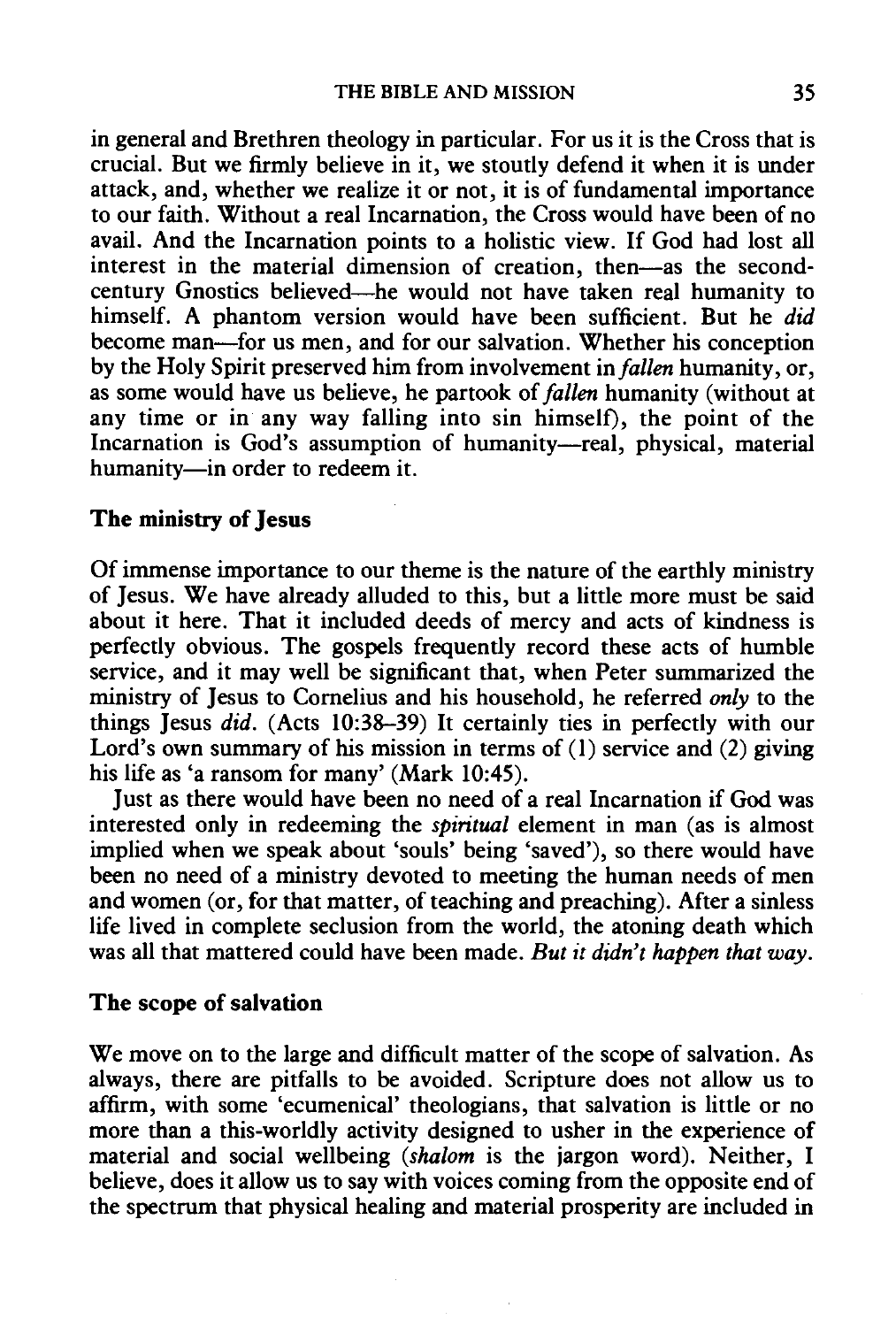the salvation that comes from the Atonement (at least without careful qualification).

But neither does it permit us to say that salvation is purely *spiritual.*  Scripture teaches so clearly that the believer is promised a (future) experience of salvation that will 'transform our lowly bodies'. (Phil 3:21; cf 1 Cor: 12ff, 1 John 3:2) Nor should we overlook the very broad scriptural hints about a cosmic transformation. (Eph 1:10; Col 1:20) Salvation is vastly more than the rescue of 'souls' from a material environment which is beyond redemption. The last Adam is head of a new creation-new, not in the sense of being a different kind of thing from the old, but in the sense of being rejuvenated, renewed, re-created. True, the consummation is still future, and it is vitally important that this point should be made. But the 'firstfruits' are already present (2 Cor 1:22; Eph 1:14). The firstfruits (foretaste, down-payment) are not to be identified with the spiritual as distinct from the material aspects of salvation. Who can claim to have received all that God has to give in the first of these realms? No doubt it is the area in which they are most marked. But the effects of spiritual rebirth cannot but affect the whole of life. We must all have seen-and perhaps experienced-the effects of new birth on a person's emotional, intellectual and even physical experience. The interaction between the manifold aspects of the psychosomatic unity that is a human being can hardly fail to ensure that this happens to some extent.

This point should not be over-stated, but neither should it be omitted.

### The commission given to the church

Finally, we turn to the most directly relevant of the arguments I have been marshalling in favour of a holistic view of world mission-the concept of mission given to the church in the persons of the apostles, and their practice in carrying it out. The key passages here are not only the 'Great Commission' (Matt 28:18-20) but also the parallel passage in John 20:19- 23 and the commissions given to the 12 and the 70 (Matt 10: lff; Luke 10: lff; and parallel passages), together with passages in Acts.

In the commissions given to the 12 and the 70 it is noteworthy not only that healings and exorcisms are included, as well as preaching, but also that they loom larger. John 20:21 contains the words: 'As the Father has sent me, I am sending you.' I confess that, when preaching from this text, I *used* to relate it exclusively to the preaching of forgiveness and reconciliation which is the subject of verse 23. I trust I am wiser now, having realized that the key to the meaning of verse 21 is Mark 10:45 where Jesus sums up the terms of his commission as not only redemption but also *service.*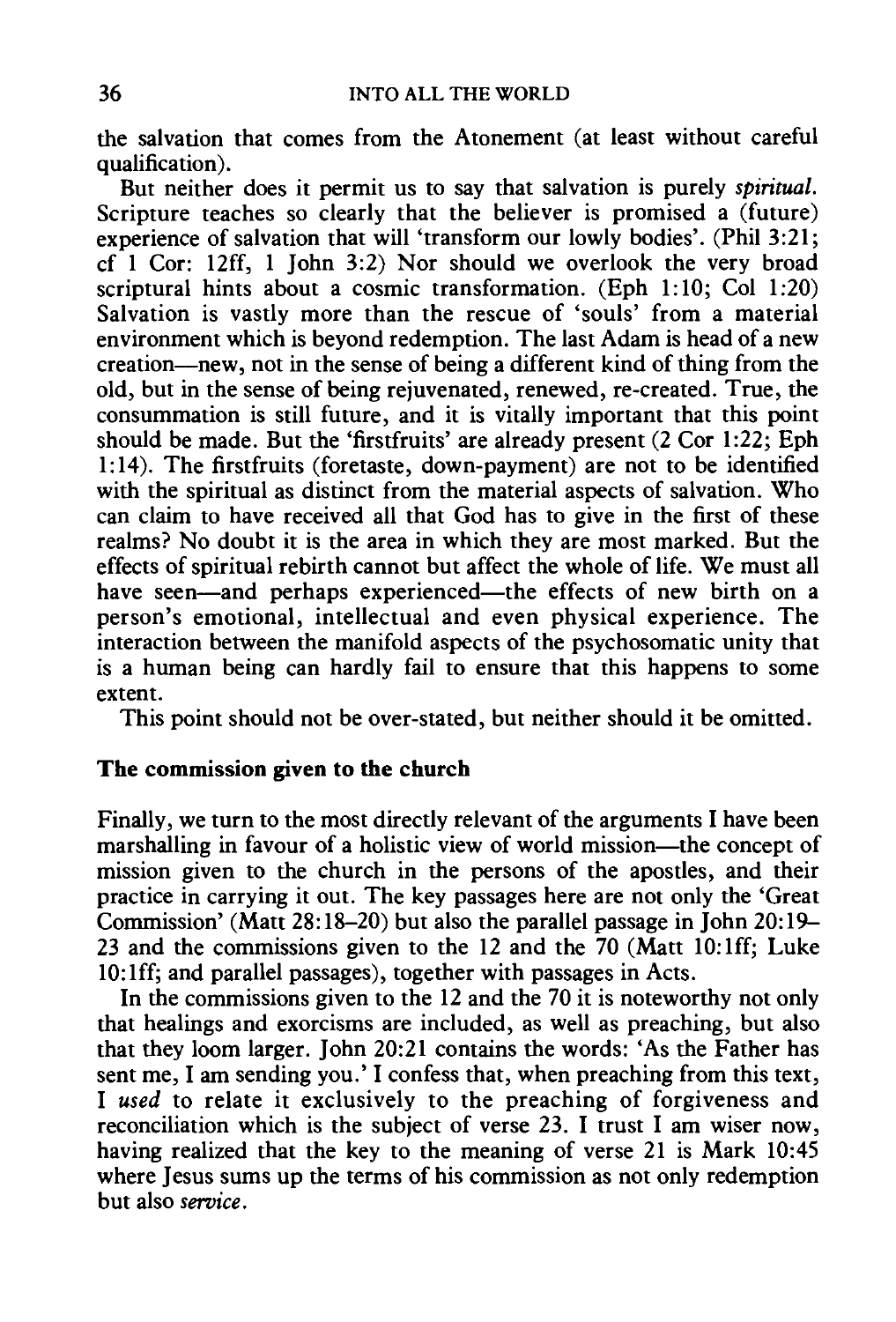The apostles certainly understood it that way. They went out ready to act as well as to speak. Peter and John brought physical healing to a crippled man (Acts 3:6-7). The apostles as a whole healed and exorcised (Acts 5:12-16). Beyond the apostles, Philip ministered to human need as well as preaching the gospel  $(Acts 8:6–7)$ . This kind of ministry was not confined to the context of preaching and evangelism. For example, Peter healed Aeneas and raised Dorcas from death. (Acts 9:32-41), Paul, as well as Peter, brought healing to a lame man (Acts 14:8-10), and exorcised a slave girl at Philippi (Acts 16: 16-18). It has been alleged that the emphasis in Paul's ministry was increasingly on verbal proclamation, but there is clear evidence that this was not so. It was during his *third* missionary journey and his longest stay in one place—the crucially important city of Ephesus--that we read of unusual healings and exorcisms taking place  $(Acts 19:11-12)$ .

#### WORD AND DEED

I could cheerfully omit the next section of this paper, for it may serve to underline the distinction which I am convinced is unreal and misleading, but for anything like a clear understanding of the concept of holistic mission it is a necessity. We must tackle the question, 'How do the two sides of the mission entrusted to the church—the spiritual and the material, word and deed, evangelism and social action-relate to each other?'

There are plenty of 'models' to choose from. A dozen or more have been distinguished, ranging from the one that places them in opposition to each other on the one hand, to the one that identifies them, and the one that sees social action as more important than evangelism on the other side! For the sake of clarity, I shall reduce them to a mere nine positions on the subject, ranging from one extreme to the other. Social action can be seen as:

- A betrayal of evangelism.
- 2 A distraction from evangelism.
- 3 A means to evangelism.
- 4 A manifestation of evangelism.
- 5 A consequence of evangelism.
- 6 A partner of evangelism.
- 7 Social action and evangelism are equally important but distinct aspects of the total mission of the church.
- 8 Social action and evangelism are indistinguishable.
- 9 Social action is more important than evangelism.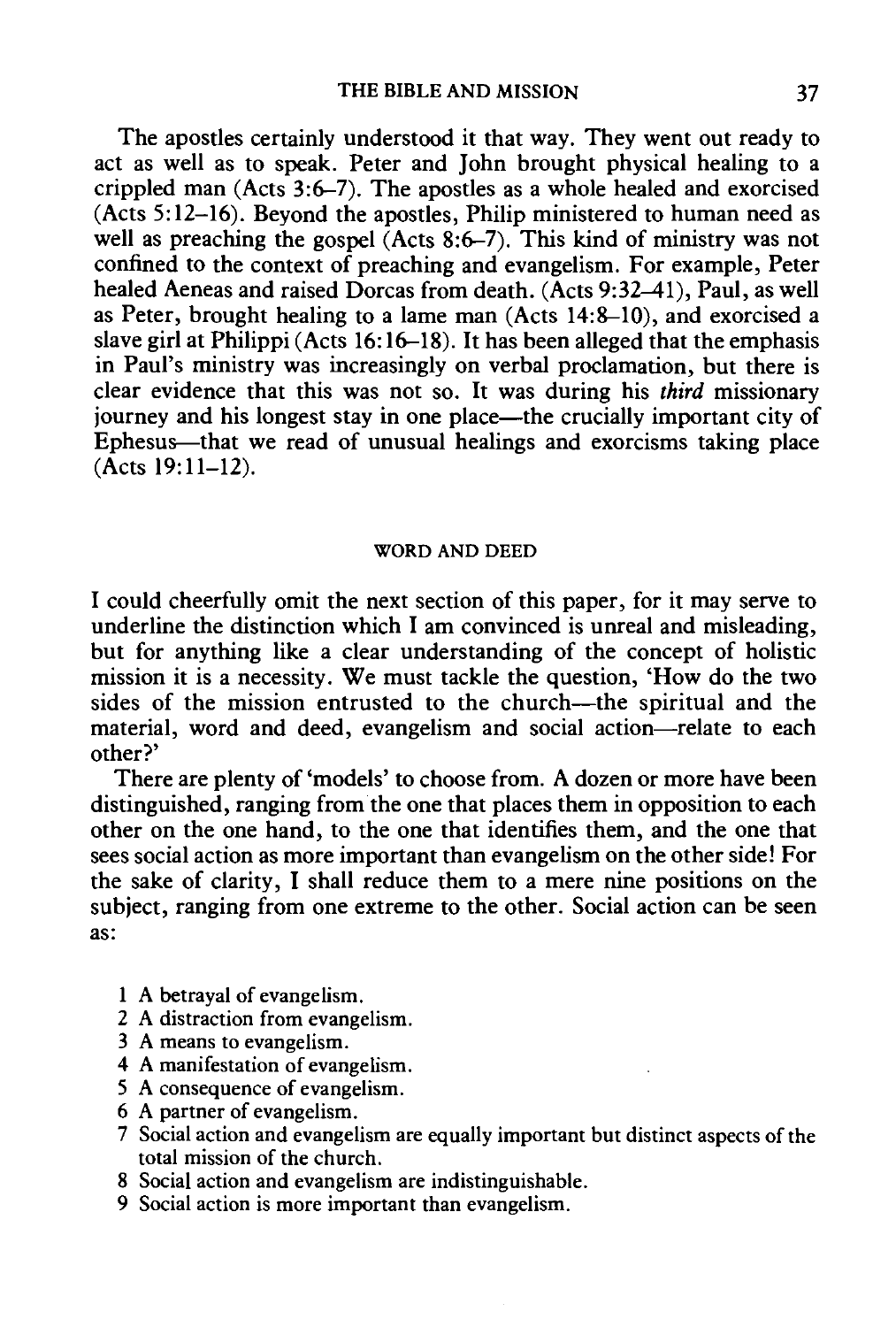

The accompanying diagram groups them into four and attempts to show their 'spread'. I shall here do no more than comment on a few, and suggest a personal preference.

We are probably all familiar with the first on the list. We may have met it head-on when we suggested, years ago, introducing recreational activities for young people into our church activities, or, more recently, activities of a similar kind for adults.

The view that social action serves as a bridge across which the gospel can be taken to unconverted people is often advanced as justification for medical or educational work abroad. The fact that it is also a generous expression of Christian love for the underprivileged can be overlooked.

The same is true of the idea that it authenticates the gospel. In fact, all the views on the left side of the diagram are based on the premise that the verbal proclamation of the gospel is of paramount, if not unique, importance.

Not so the notions on the extreme right. Here the opposite is the case. It is the social side that is paramount. Since this idea is not likely to have any appeal for the audience I am addressing, I will say no more about it.

Most of us, I suspect, would want to take up a position somewhere in the middle, viewing the two alternatives as partners. Some might want to say, with the Lausanne Covenant, that the two are not equal partners, and that, in the last analysis, the *spiritual* dimension nust take precedence over the *material.* Others might hesitate, and prefer to go with the exponents of what is often called 'radical discipleship' and refuse to put the two into an absolute order of preference.

I would like to develop the idea that the question of the relative importance of the two things we are discussing is one that ought not to be asked in an absolute generalized, way. If, as I firmly believe, mission includes everything which God has sent the church into the world to do in his name, then everthing-yes, *everthing*- is important, *equally* important since it is included in our marching orders. If the whole church were involved in *either* verbal proclamation *or* social action to the total exclusion of the other, then alarm bells should be ringing. The same applies to a local church, if it is to achieve a balanced witness. For the individual, it is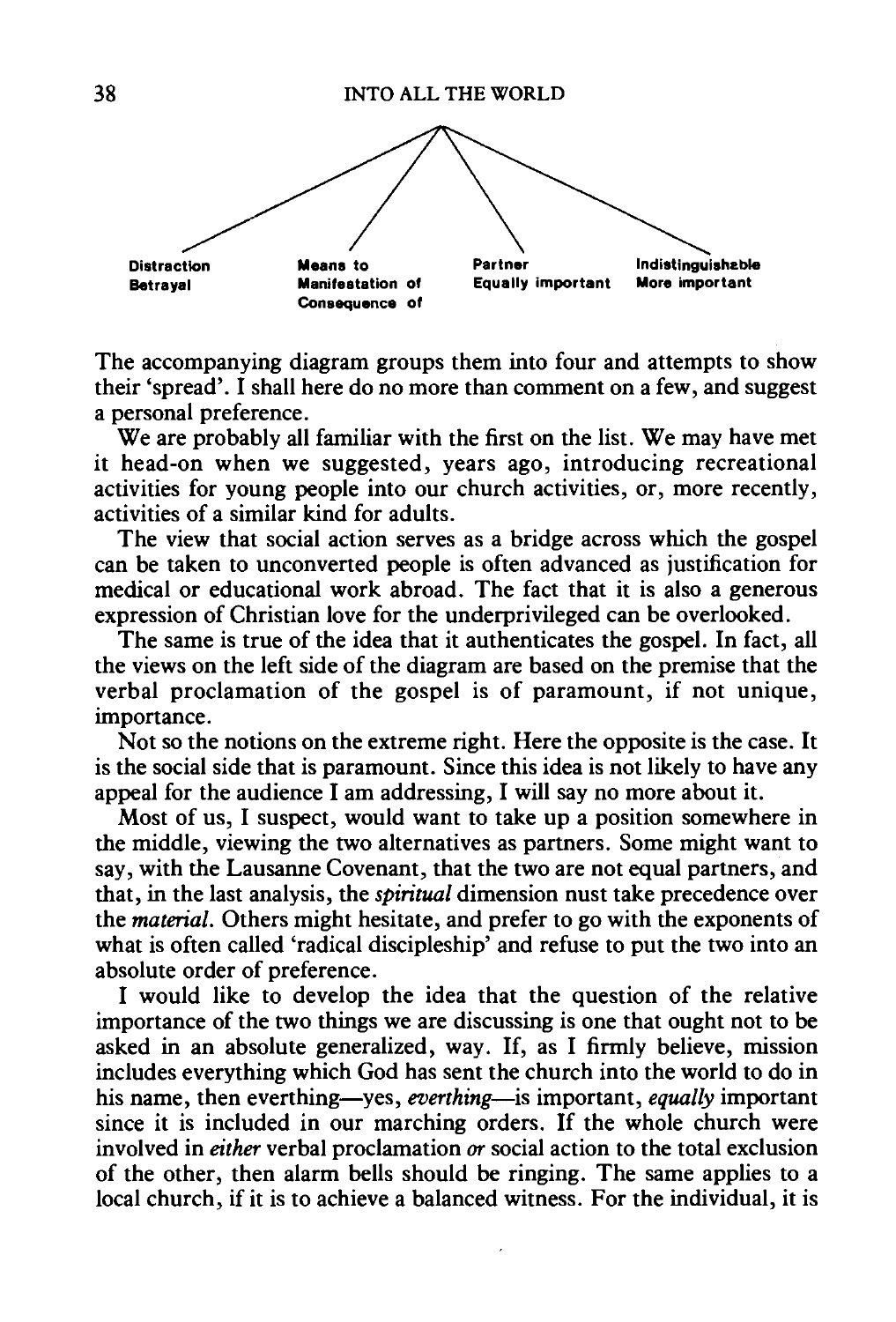slightly different. If the biblical concept of the body, with its multiplicity of members, each with its distinctive—and partial—function to perform for the effective operation of the whole, means anything at all, then the individual may well have to decide between one and the other and know which is more important *for him or her.* In some cases, of course, it may be both. But the missionary doctor, for example, does not need to justify his medical work by drawing attention to the spiritual work he is able to do 'on the side'. You may well ask if there is any direct biblical evidence for such an assertion. To answer this very proper question, we must address ourselves to the crucial issue: is there any biblical warrant for Christian involvement in activities which are not narrowly evangelistic, proclamatory or 'spiritual'. To ask the question in these terms is almost to answer it, since many of those who are reading these lines spend most of their waking hours in such activities! (ie they earn their living this way!) So, presumably, the question should be narrowed to apply to those who are engaged in such activities under the guise of full-time Christian service. But this raises the spectre of a distinction between Christians which has never been congenial to those known as Christian Brethren!

#### CONCLUSION

The time has come to draw the threads together. Care of the sick, the afflicted, the hungry and the oppressed is more than an accompaniment to the preaching of the gospel as the *real* task of mission. It is more than a bridge, leading people to open their eyes to the message. It is more than authentication of the message (though it is all of these). It is *part of the message.* The distinction between word and deed is artificial. How do you know that someone really loves you? Not merely because they say so *verbally,* but also because their *actions* say so. 'God so loved that he gave.' Medical care, educational attention, the provision of food for the hungry and the imparting of technological skills-not to mention 'supernatural' acts-speak loud and clear, provided they are done clearly and unequivocally in the name of Jesus. In any case, they are inherently good things. I am aware that giving can be ill-advised and even done in such a way as to create more harm than good, but I am talking about actions done with due regard to the dignity and sensitivities of fellow human beings.

In short, there is no need to apologise for being medics, educationalists, or relief workers as if we were second-class servants of Christ whose role is merely to pave the way for the bearers of the good news or to authenticate what they have already said. (Actually, there are no such beings as 'secondclass' servants of Christ if we are fulfilling the role that we have been given us by Christ.)

This is the real crunch. Are we in our appointed place?